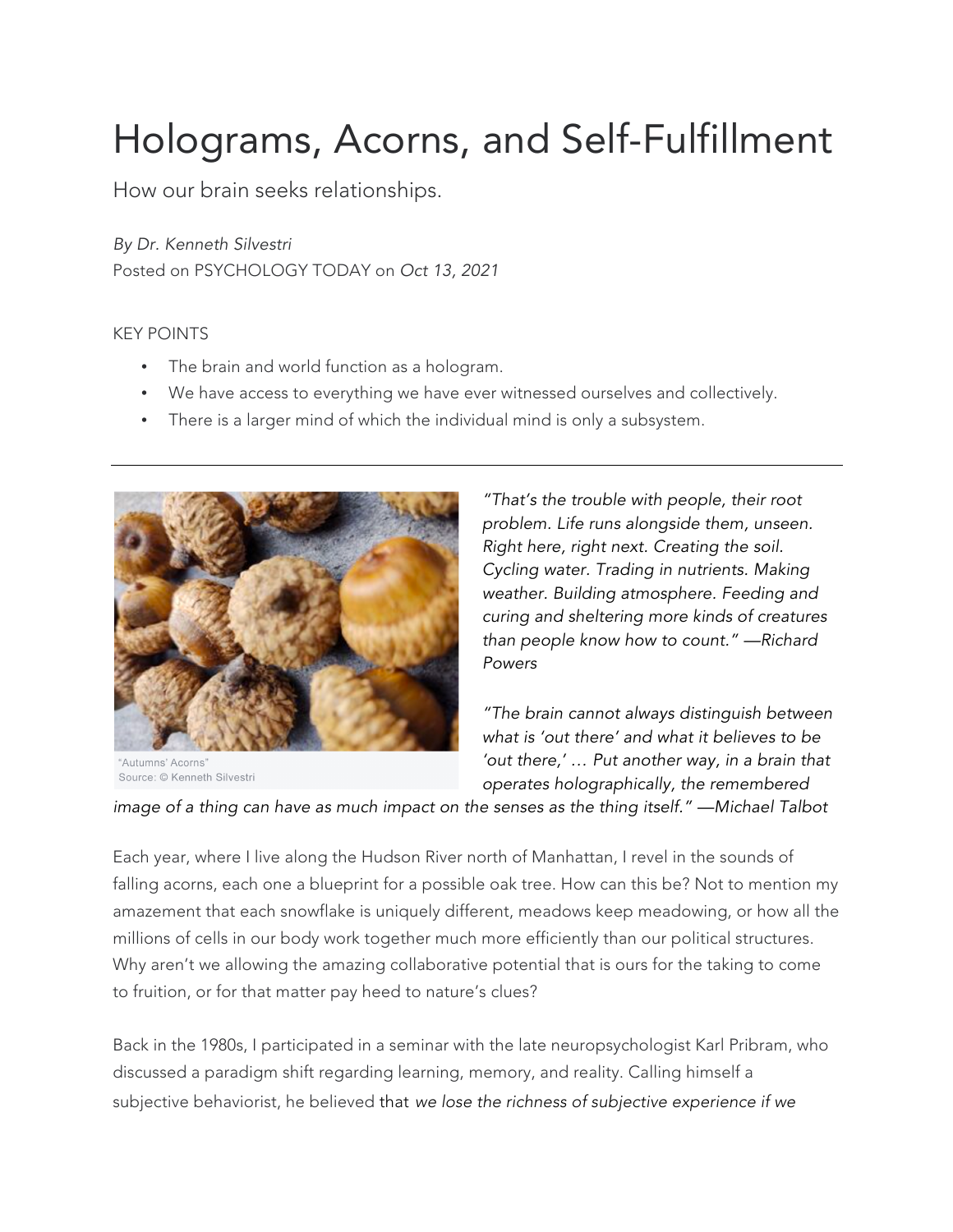*follow a narrow cause-and-effect view of the world*. He suggested, rather, that we take a "systems" sense of looking at things, which could help identify levels of discourse; thus, one can see different levels of systems and how we are all interdependent. This does not occur from just looking at the part of a system, but simultaneously seeing the relationship of the parts that make up the whole system.

In doing this, he insisted that we must initially see things in context and recognize that each context is part of an interdependent with wider contexts. From this insight, he put forth a theory of the brain and world that functions as a "hologram." Holography is a method of lens-less photography in which the wave field of light scattered by an object is recorded on a plate as an interference pattern. It is reproduced as three-dimensional and, interestingly, any piece of the holograph, when separated from the rest, contains and is capable of reconstructing the entire original image. This was a eureka awareness moment for me.

How can anyone not be fascinated by the potential of our brain? In his book *The Biology of Belief,* Bruce Lipton points out that "the subconscious mind processes some 20 million environmental stimuli per second versus 40 environmental stimuli interpreted by the conscious mind." This amazing ratio allows "the subconscious mind to be one of the most powerful information processors known, which specifically observes both the surrounding world and the body's internal awareness, reads the environmental cues, and immediately engages previously acquired learned behavior, without the help, supervision, or even awareness of the conscious mind." We therefore have access to everything we have ever witnessed ourselves and collectively. *This suggests, among other things, that learning, living, healing, and reality are contained in all of us and how the brain deals with our environment as a holographic entity.*

There are basically two paradigms available to us, the "individual" (linear mode) and the other, "relational" (holistic mode). The former perceives change around the individual and the latter sees change based on the relationship of the parts within the whole social structure. What happens is that each paradigm steers attention to different variables, poses problems of a different order, and suggests different methods of approach to solve problems. Hence, the intense polarity we are experiencing at present with two competing world perspectives each of which calls attention to different world views.

Gregory Bateson, in *Steps to an Ecology of Mind*, elaborated how the prevalent Newtonian "individual" world and the world of "relational" systems and communication is simply that "one excludes context, while the communications deal with differences, context and 'meta-